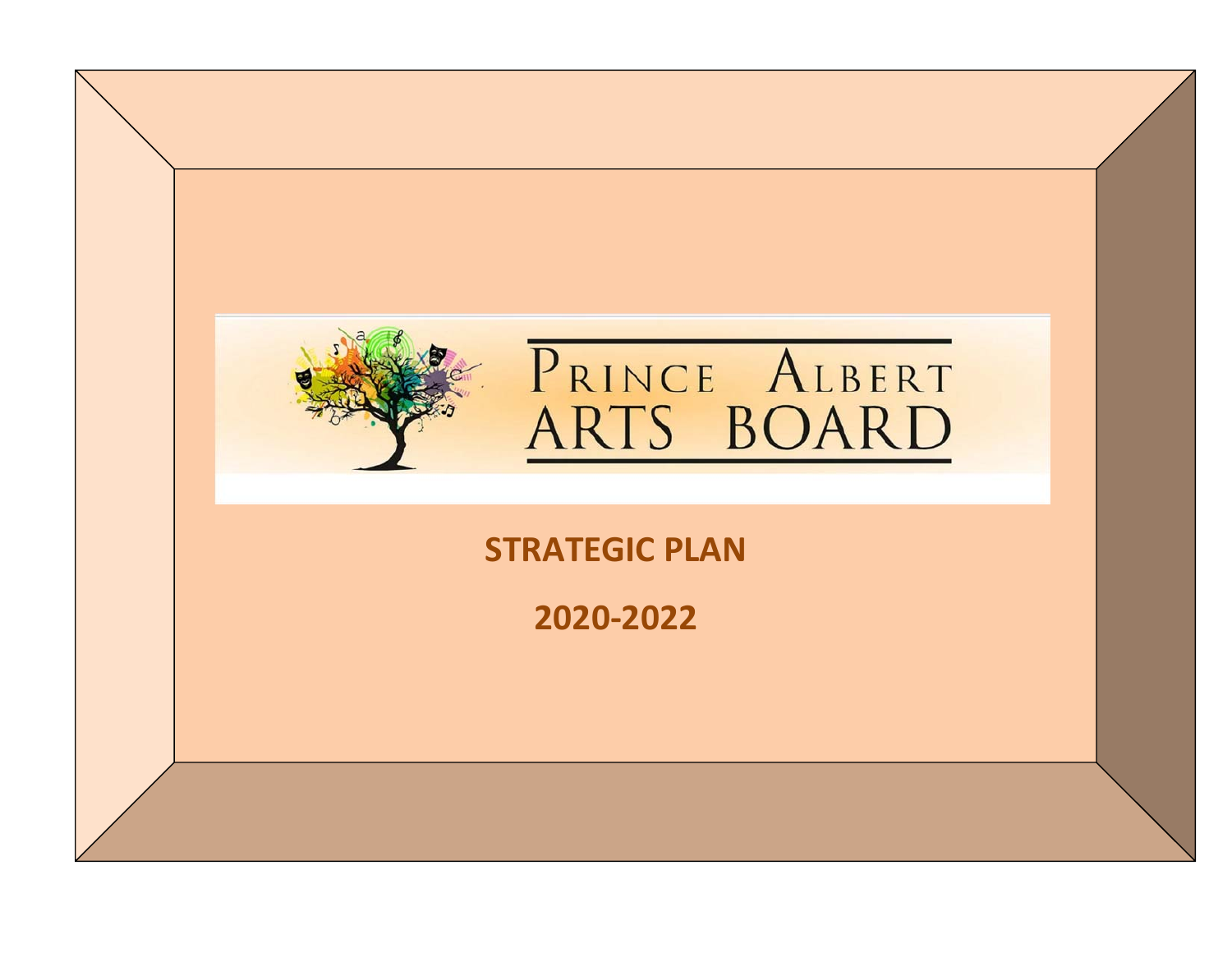## **Prince Albert Arts Board**

## **3 Year Strategic Plan – 2020 to 2022**

## **EXECUTIVE SUMMARY:**

| <b>VISION</b>                                                                                                                                                                                                                                                                                                                                                                                                                                                                                                                                                                                                                |  |  |  |  |  |
|------------------------------------------------------------------------------------------------------------------------------------------------------------------------------------------------------------------------------------------------------------------------------------------------------------------------------------------------------------------------------------------------------------------------------------------------------------------------------------------------------------------------------------------------------------------------------------------------------------------------------|--|--|--|--|--|
| The Vision of the Prince Albert Arts Board is drawn from the City of Prince Albert's Civic Arts Policy.<br>That Prince Albert's<br>Citizens have a multitude of opportunities to engage in creative pursuits as artists, students, participants, and<br>audience members.<br>Reputation as an inclusive, innovative and culturally vibrant city is broadly recognized.<br>Artists thrive in an open and encouraging environment that places high value on their contributions to our<br>community.                                                                                                                           |  |  |  |  |  |
| <b>MISSION</b>                                                                                                                                                                                                                                                                                                                                                                                                                                                                                                                                                                                                               |  |  |  |  |  |
| The Prince Albert Arts Board achieves its vision by:<br>Advocating on behalf of artists and arts organizations<br>$\bullet$<br>Stewarding the Civic Arts Policy and assisting the City of Prince Albert in its implementation<br>$\bullet$<br>Actively engaging artists and arts organizations to understand their unique perspectives and needs<br>$\bullet$<br>Representing the arts in public policy making<br>$\bullet$<br>Generating and sharing resources to benefit the diverse community of Prince Albert and area through the arts<br>Promoting Prince Albert and area arts within the city and beyond<br>$\bullet$ |  |  |  |  |  |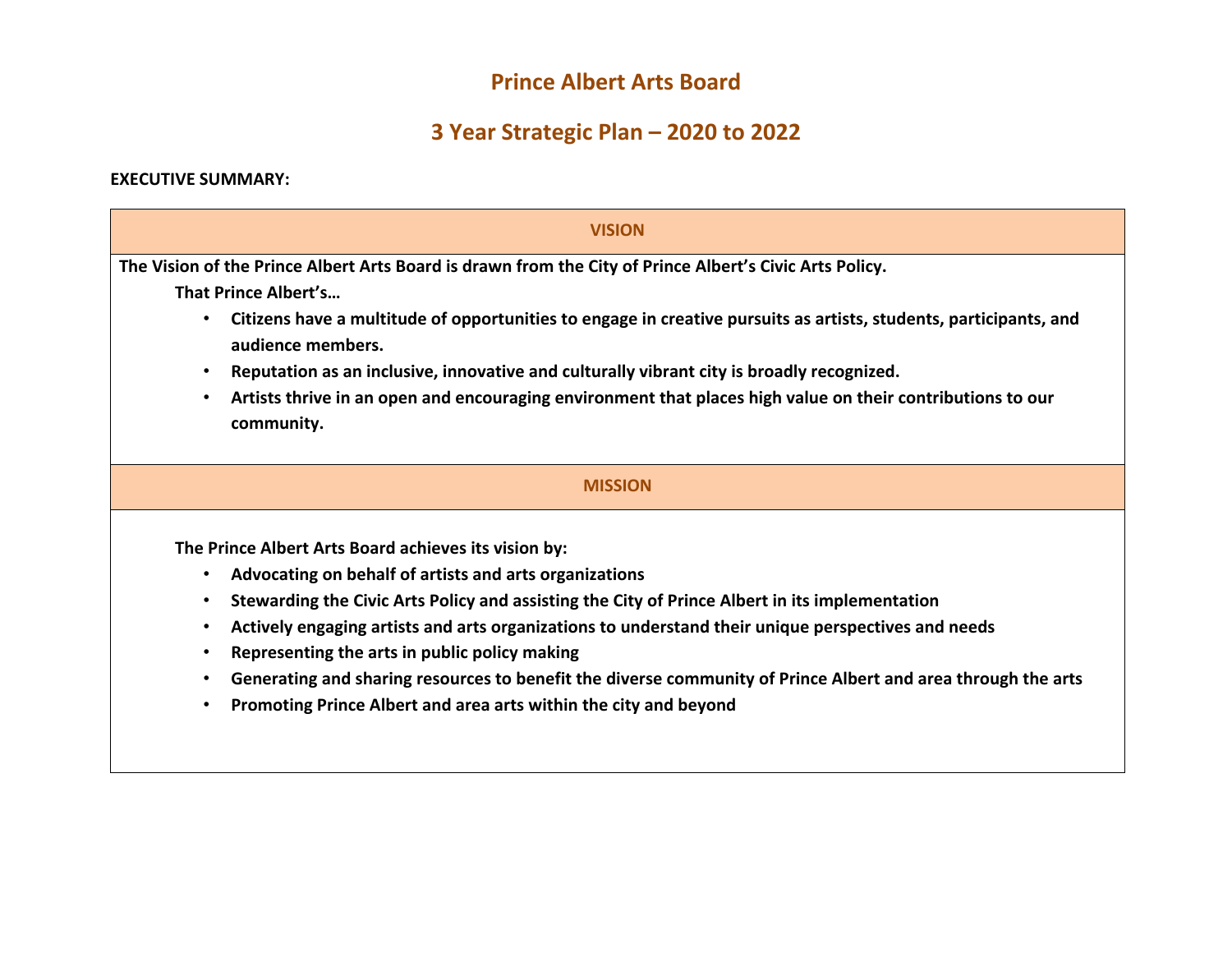| <b>VALUES</b>                                                                                                                                                        |                                                            |                                                                                                                 |  |  |  |  |
|----------------------------------------------------------------------------------------------------------------------------------------------------------------------|------------------------------------------------------------|-----------------------------------------------------------------------------------------------------------------|--|--|--|--|
| We celebrate the arts as a key contributor to the fabric of Prince Albert and area and are accountable for the following                                             |                                                            |                                                                                                                 |  |  |  |  |
| values:                                                                                                                                                              |                                                            |                                                                                                                 |  |  |  |  |
| $\times$ Inspiration: We nurture an environment where others will be inspired to explore and participate in the arts and<br>where artists will be inspired to create |                                                            |                                                                                                                 |  |  |  |  |
| $\times$ Accessibility: We actively work to reduce barriers to participation in the arts                                                                             |                                                            |                                                                                                                 |  |  |  |  |
| Inclusivity: We recognize, celebrate, and encourage diversity in artistic practice and participation<br>$\blacksquare$                                               |                                                            |                                                                                                                 |  |  |  |  |
| Relevance: We are committed to proactively and responsively serving the artists and arts participants of Prince Albert<br>$\blacksquare$<br>and area                 |                                                            |                                                                                                                 |  |  |  |  |
| $\times$ Respect: We will strive to ensure respectful relationships within the Prince Albert Arts Board and between the Arts<br>Board and the community it serves    |                                                            |                                                                                                                 |  |  |  |  |
| $\times$ Collaboration: We recognize the value and importance of collaboration in everything we do.                                                                  |                                                            |                                                                                                                 |  |  |  |  |
| Fiscal responsibility: We are committed to good stewardship of our resources.<br>×                                                                                   |                                                            |                                                                                                                 |  |  |  |  |
| <b>STRATEGIC DIRECTIONS</b>                                                                                                                                          |                                                            |                                                                                                                 |  |  |  |  |
| <b>Strategic Direction #1</b>                                                                                                                                        | <b>Strategic Direction #2</b>                              | <b>Strategic Direction #3</b>                                                                                   |  |  |  |  |
| Foster a community of artists and arts<br>organizations                                                                                                              | Enhance the City of Prince Albert's support of<br>the arts | Increase the understanding and awareness<br>of the Prince Albert Arts Board in Prince<br>Albert and beyond (CS) |  |  |  |  |